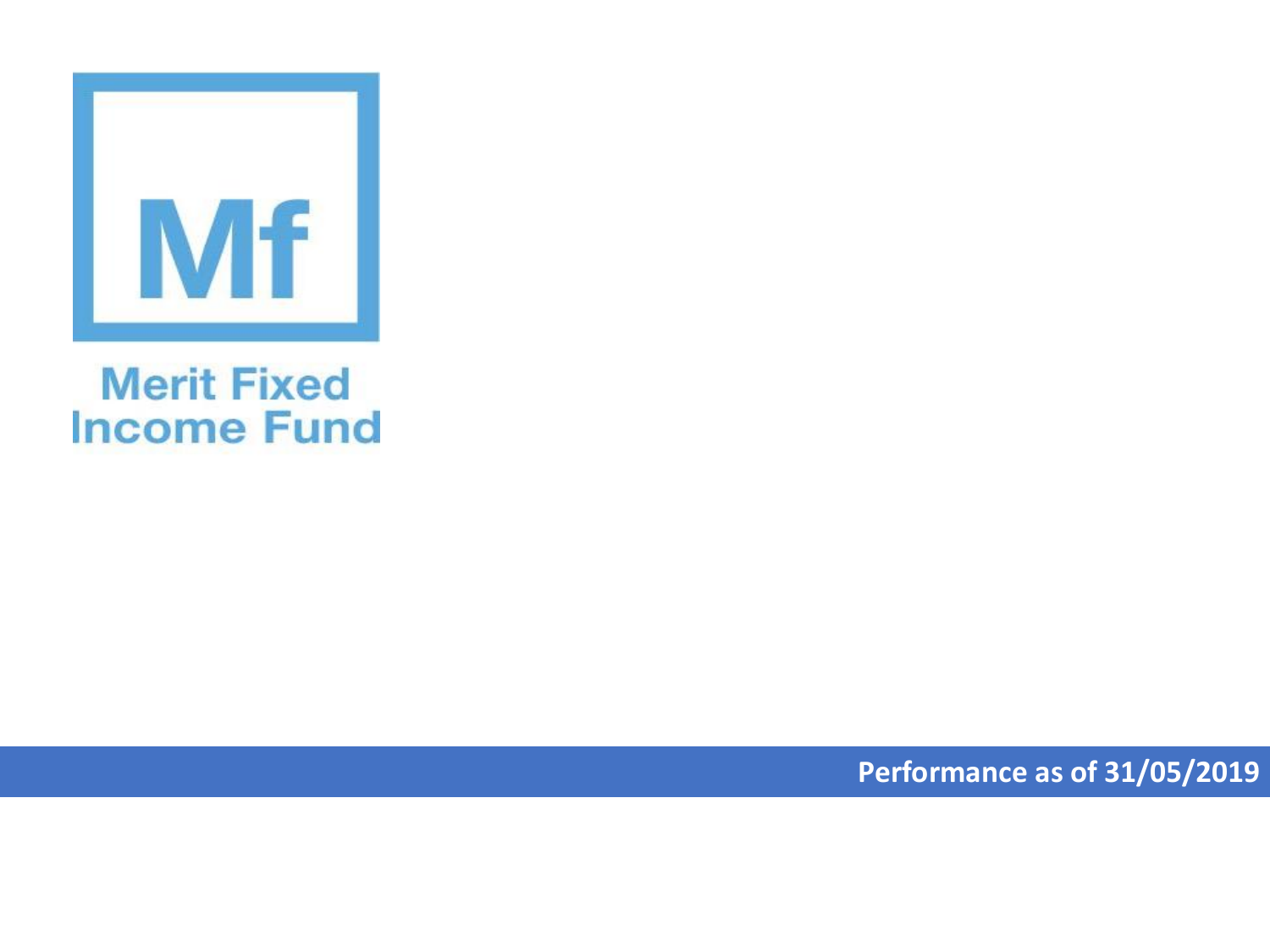## **ME Merit Fixed Income Fund**

Functional Currency: USD NAV Frequency: Last Business Day of the Month